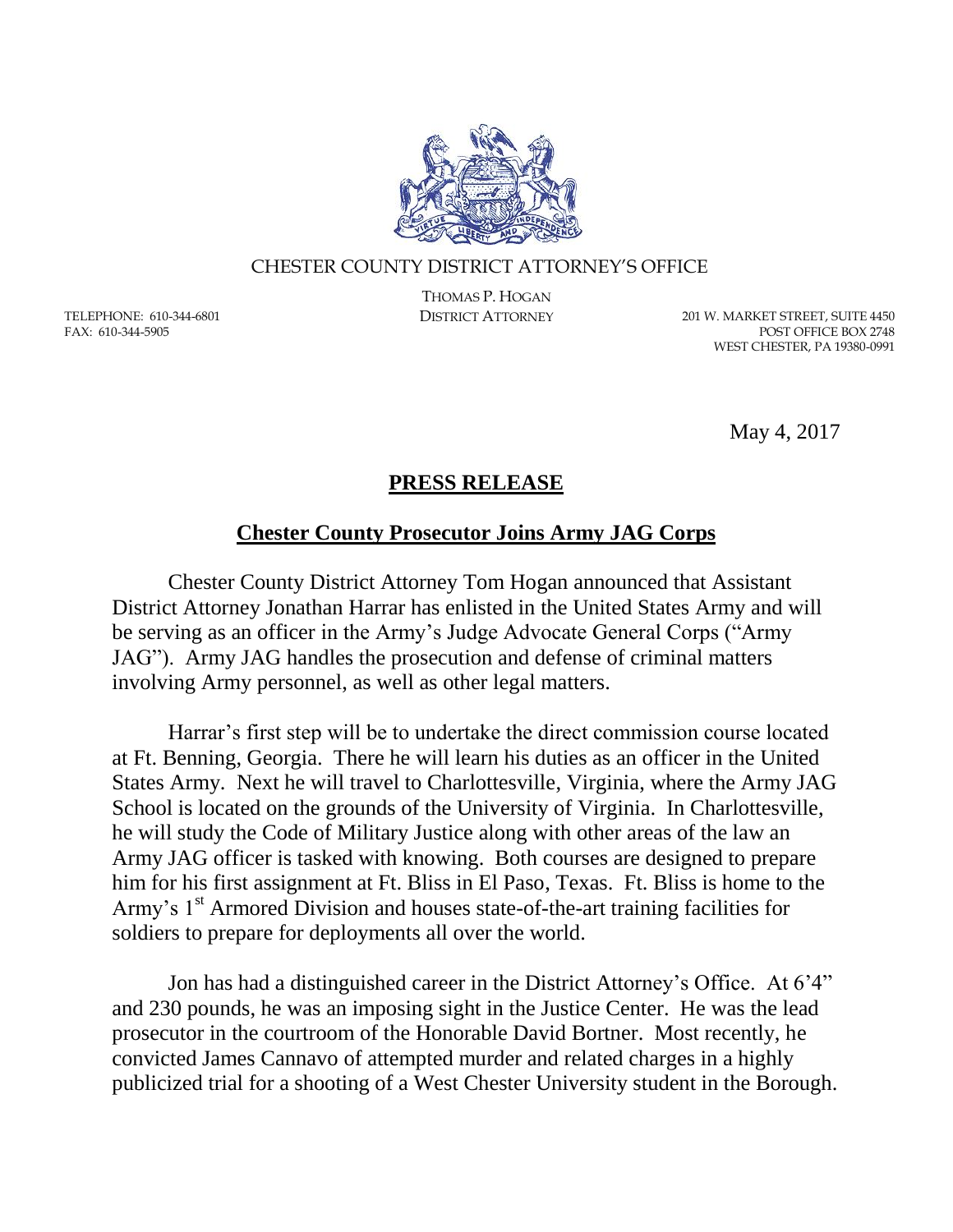He also famously hit the home run that helped the Chester County Bar Association to defeat their federal counterparts in the annual softball game.

District Attorney Hogan stated, "The District Attorney's Office is proud that Jonathan Harrar has chosen to serve his country. Our office has veterans from every branch of the military services, and each veteran encouraged Jon to embrace this honor. We will miss him, but the Army has gained a great advocate and a soldier who will never quit."

Assistant District Attorney Harrar stated, "It has been a great honor to represent the citizens of the Commonwealth throughout my tenure with the Chester County District Attorney's Office. I hope I did it in a way that was firm when necessary but always fair. While I am reluctant to leave behind such amazing colleagues and law enforcement, I do so only because of a desire to serve my country in the United States Army."

Judge Bortner, who oversaw the courtroom where Harrar was assigned, stated, "It has been my pleasure to have Jonathan Harrar assigned to my courtroom for the past several years. As a prosecutor, he is tough but fair. Before a jury, he is an impressive and well-prepared advocate. The Army JAG Corps will greatly benefit from his legal talent and skill, and I will greatly miss his amiable presence in Courtroom 6."

Harrar is not the first member of the Chester County District Attorney's Office to make this career choice. In 2016, Assistant District Attorney Tony Rock enlisted in Air Force JAG, and currently is stationed in San Antonio, Texas, with the rank of Captain.

The District Attorney's Office also announced other personnel moves. Erik Walschburger was named the first-ever Deputy District Attorney of Diversionary Courts, encompassing Drug Court, Veterans Court, Recovery Court, and other treatment and diversionary options in Chester County. Megan King was named Deputy of the Child Abuse Unit. Joining the District Attorney's Office is Erin O'Brien, who most recently served as the Assistant Chief of the Family & Sexual Abuse Unit in the Philadelphia District Attorney's Office.

District Attorney Hogan stated, "The Chester County District Attorney's Office continues to attract top-flight talent. The strength of the office, combined with the privilege of living and working in Chester County, makes this a sought